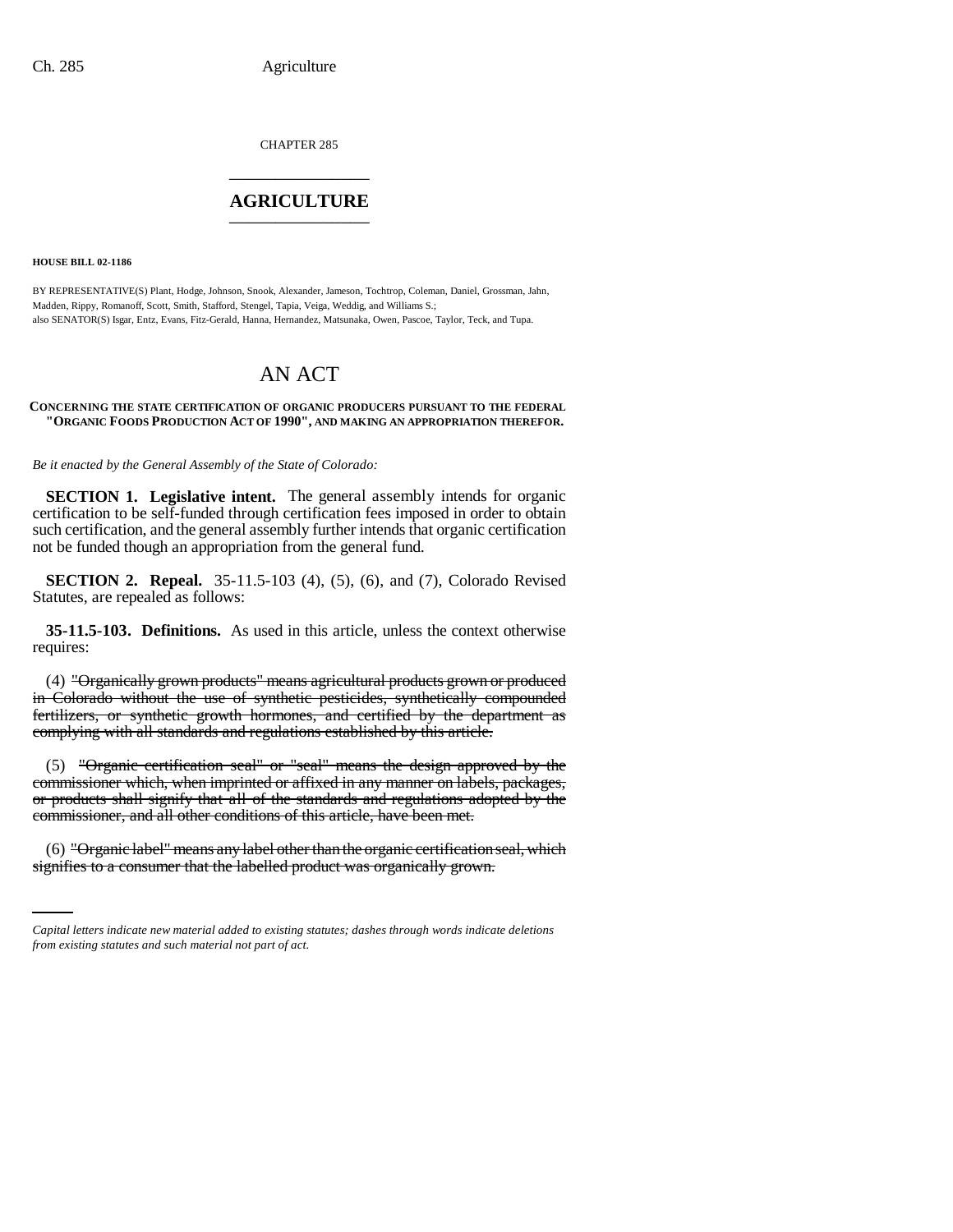(7) "Organic producer" means any person licensed under this article to produce organically grown products for market on a farm certified by the department.

**SECTION 3.** 35-11.5-103, Colorado Revised Statutes, is amended BY THE ADDITION OF THE FOLLOWING NEW SUBSECTIONS to read:

**35-11.5-103. Definitions.** (8) "SECRETARY" MEANS THE UNITED STATES SECRETARY OF AGRICULTURE OR A REPRESENTATIVE TO WHOM AUTHORITY HAS BEEN DELEGATED TO ACT IN THE SECRETARY'S STEAD.

(9) "STATE ORGANIC CERTIFICATION PROGRAM" OR "STATE CERTIFICATION" MEANS THE PROGRAM THAT IMPLEMENTS 7 U.S.C. SEC. 6501 ET SEQ. AND 7 CFR PART 205 IN COLORADO IN ORDER THAT THE STATE CERTIFY ORGANIC PRODUCERS PURSUANT TO 7 U.S.C. SEC. 6507.

**SECTION 4.** The introductory portion to 35-11.5-104 (1) and 35-11.5-104 (1) (a), Colorado Revised Statutes, are amended, and the said 35-11.5-104 (1) is further amended BY THE ADDITION OF THE FOLLOWING NEW PARAGRAPHS, to read:

**35-11.5-104. Rules.** (1) To carry out the provisions of this article, the commissioner is authorized to SHALL adopt appropriate rules pursuant to section 24-4-103, C.R.S., including, but not limited to, CONCERNING the following:

(a) Fees to fund all direct and indirect costs of the administration and enforcement IMPLEMENTATION of this article;

(j) THE PROVISIONS OF 7 U.S.C. SEC. 6501 ET SEQ. AND 7 CFR PART 205, APPLICABLE TO THE CERTIFICATION OF ORGANIC PRODUCERS;

(k) CONFIDENTIALITY OF INFORMATION AND DOCUMENTS PURSUANT TO SECTION  $35-11.5-105(4)$ .

**SECTION 5. Repeal.** 35-11.5-104 (1) (b), (1) (c), (1) (d), (1) (e), (1) (f), (1) (g), (1) (h), and (1) (i), Colorado Revised Statutes, are repealed as follows:

**35-11.5-104. Rules.** (1) To carry out the provisions of this article, the commissioner is authorized to adopt appropriate rules pursuant to section 24-4-103, C.R.S., including, but not limited to, the following:

(b) Standards for agricultural products offered for sale as organically grown products;

(c) Standards for licensing of organic producers;

(d) The number and type of on-site inspections;

(e) Standards for chemical residue analysis of organic products and fees for conducting such analysis;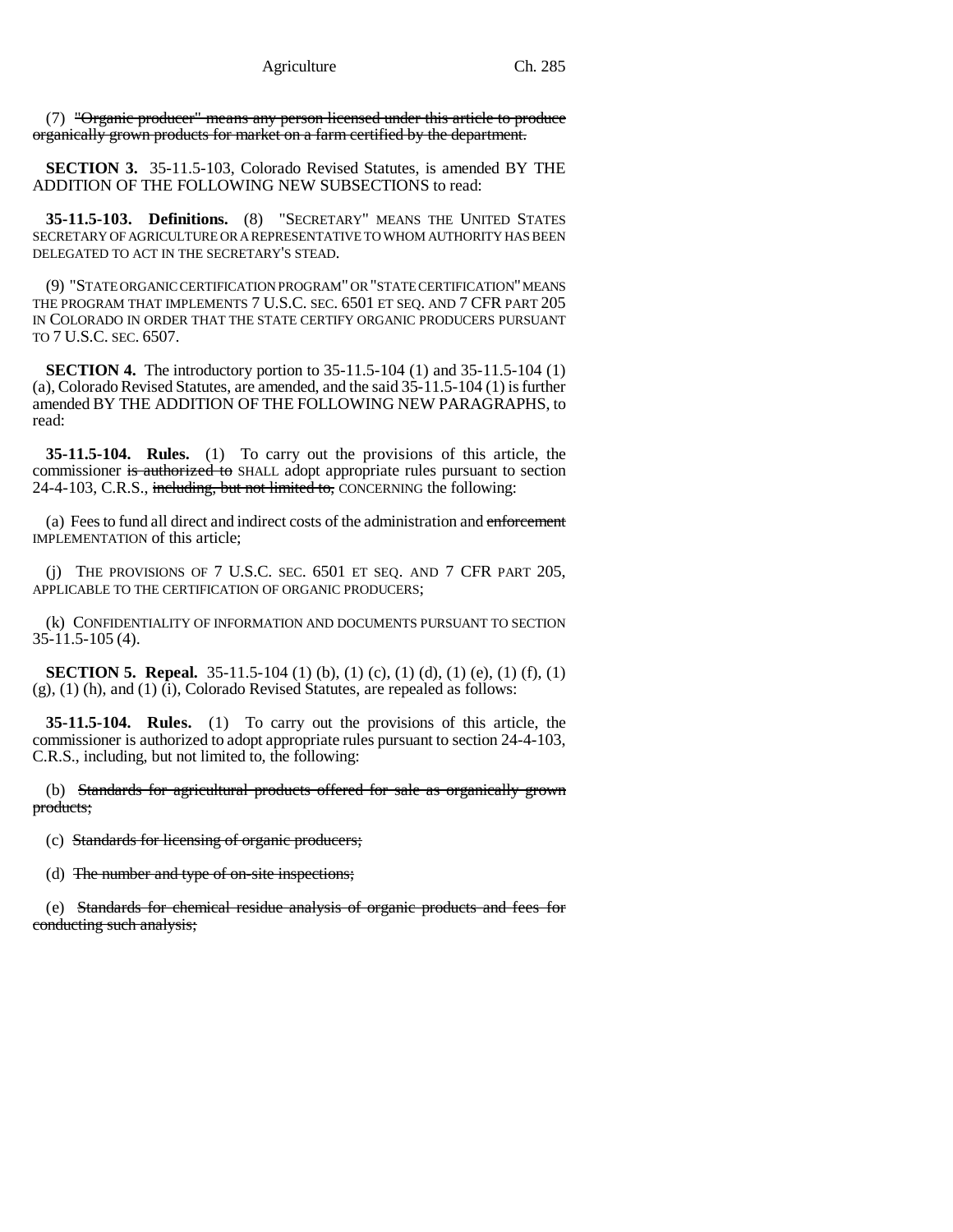(f) The certification of private laboratories to conduct chemical residue analyses;

(g) The development, distribution, and use of the organic certification seal on organically grown products;

(h) Standards for the use of any other organic labels on agricultural products sold within the state:

(i) Evaluation and registration of products approved by the department for use in the growth of any one or more organically grown products.

**SECTION 6.** 35-11.5-105, Colorado Revised Statutes, is amended BY THE ADDITION OF THE FOLLOWING NEW SUBSECTIONS to read:

**35-11.5-105. Delegation of duties - cooperative agreements - confidentially.** (3) THE DEPARTMENT AND THE COMMISSIONER SHALL COORDINATE WITH THE SECRETARY TO IMPLEMENT THE STATE ORGANIC CERTIFICATION PROGRAM PURSUANT TO THIS ARTICLE.

(4) THE COMMISSIONER AND THE COMMISSIONER'S AUTHORIZED REPRESENTATIVE SHALL MAINTAIN STRICT CLIENT CONFIDENTIALITY UNDER THE ORGANIC CERTIFICATION PROGRAM AND SHALL NOT DISCLOSE TO THIRD PARTIES ANY BUSINESS-RELATED INFORMATION CONCERNING ANY CLIENT OBTAINED WHILE IMPLEMENTING THIS ARTICLE; EXCEPT THAT THE SECRETARY SHALL HAVE ACCESS TO SUCH INFORMATION AND THE FOLLOWING INFORMATION SHALL BE MADE AVAILABLE TO THE PUBLIC:

(a) CERTIFICATES ISSUED DURING THE CURRENT CALENDAR YEAR AND THE THREE IMMEDIATELY PRECEDING CALENDAR YEARS;

(b) A LIST OF PRODUCERS AND HANDLERS WHOSE OPERATIONS HAVE BEEN CERTIFIED DURING THE CURRENT CALENDAR YEAR AND THE THREE IMMEDIATELY PRECEDING CALENDAR YEARS, INCLUDING FOR EACH THE NAME OF THE OPERATION, TYPE OF OPERATION, PRODUCTS PRODUCED, AND THE EFFECTIVE DATE OF THE CERTIFICATION;

(c) THE RESULTS OF LABORATORY ANALYSES FOR RESIDUES OF PESTICIDES AND OTHER PROHIBITED SUBSTANCES CONDUCTED DURING THE CURRENT CALENDAR YEAR AND THE THREE IMMEDIATELY PRECEDING CALENDAR YEARS; AND

(d) OTHER BUSINESS INFORMATION AS PERMITTED IN WRITING BY THE PRODUCER OR HANDLER.

**SECTION 7. Repeal.** 35-11.5-106, Colorado Revised Statutes, is repealed as follows:

**35-11.5-106. Organic producer certification required.** Any person desiring to certify a farm and utilize the organic certification seal under the provisions of this article must secure an organic producer license from the commissioner in accordance with this article and any rules promulgated pursuant to this article. Such organic producer licenses shall expire on December 31 of each year.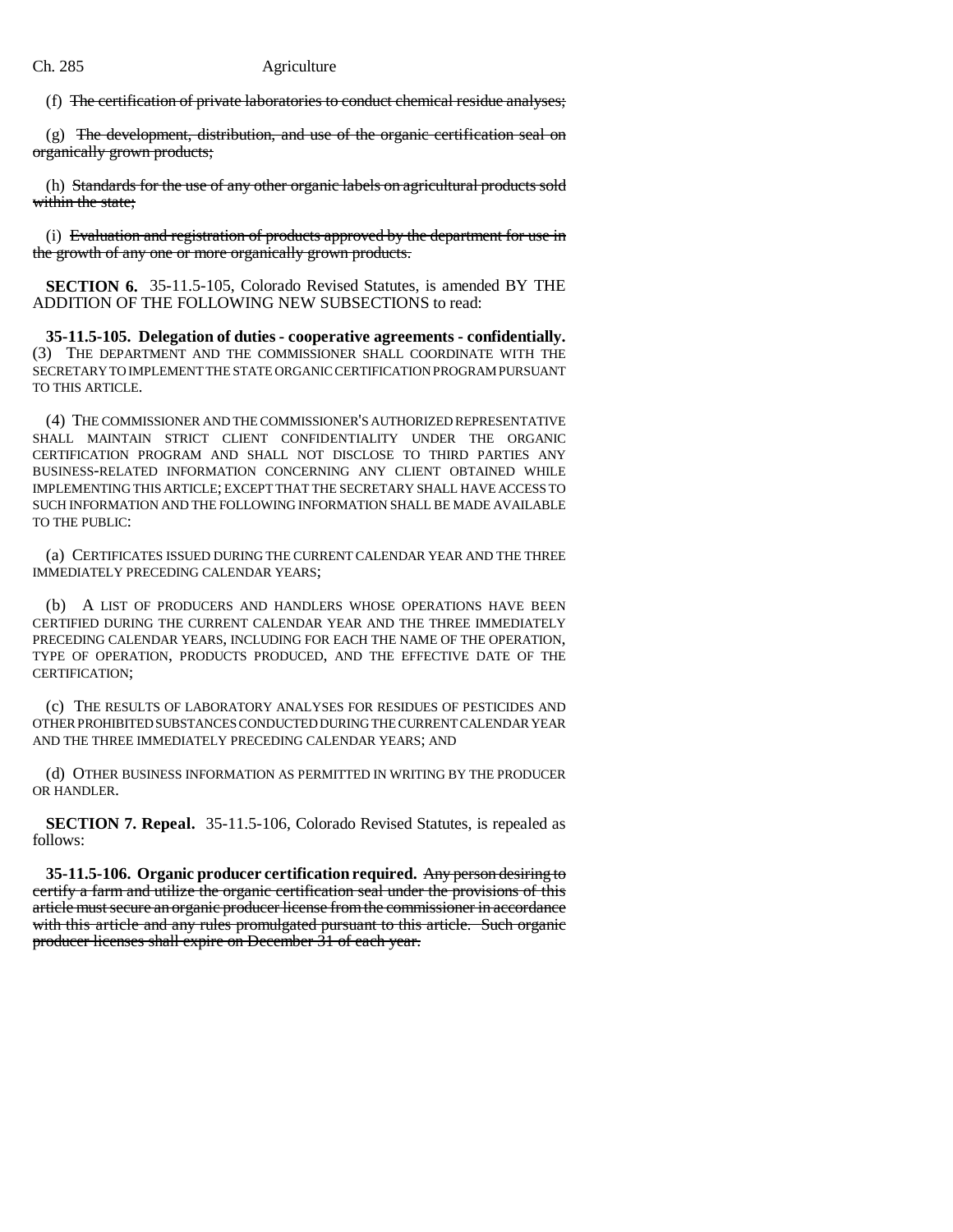**SECTION 8. Repeal.** 35-11.5-107, Colorado Revised Statutes, is repealed as follows:

**35-11.5-107. Organic producer certification - application - fees.** (1) Each person seeking to be licensed as an organic producer shall make application to the commissioner on forms prescribed and furnished by the commissioner.

(2) An annual license fee, not to exceed two hundred fifty dollars, shall accompany the application.

**SECTION 9. Repeal.** 35-11.5-108, Colorado Revised Statutes, is repealed as follows:

**35-11.5-108. Renewal.** (1) Application for renewal of an organic producer license shall be on a form provided by the commissioner and must be postmarked on or before November 30 of each year to renew the license for the following year without penalty. The application shall be accompanied by the annual license fee.

(2) If the application for renewal of an organic producer license is not postmarked on or before November 30, a penalty fee of one-fourth of the annual license fee shall be assessed and added to the fee and shall be paid by the applicant before the renewal license shall be issued.

(3) If the application for renewal of an organic producer license is not postmarked on or before the first working day of January for the year of renewal, a penalty fee of one-half of the annual license fee shall be assessed and added to the fee and shall be paid by the applicant before the renewal license shall be issued.

(4) If either the application or the fee for renewal of an organic producer license is not postmarked by February 1 of the renewal year, the license shall expire. An expired license may be renewed within two years after expiration upon payment of all fees in arrears and satisfaction of the rules and regulations adopted pursuant to this article.

**SECTION 10. Repeal.** 35-11.5-109, Colorado Revised Statutes, is repealed as follows:

**35-11.5-109. Prohibited acts.** (1) It shall be unlawful for any unlicensed person to reproduce, produce a facsimile of, or utilize the organic certification seal in any fashion. Any person who violates this subsection (1) may be subject to appropriate civil or administrative proceedings or both.

(2) It shall be unlawful for any person to utilize any organic label if that person fails to comply with any standard promulgated for the use of such label pursuant to section  $35-11.5-104$  (1) (h). Any person who violates this subsection (2) may be subject to appropriate civil or administrative proceedings or both.

**SECTION 11. Repeal.** 35-11.5-110, Colorado Revised Statutes, is repealed as follows:

**35-11.5-110. Administration and enforcement.** (1) The commissioner is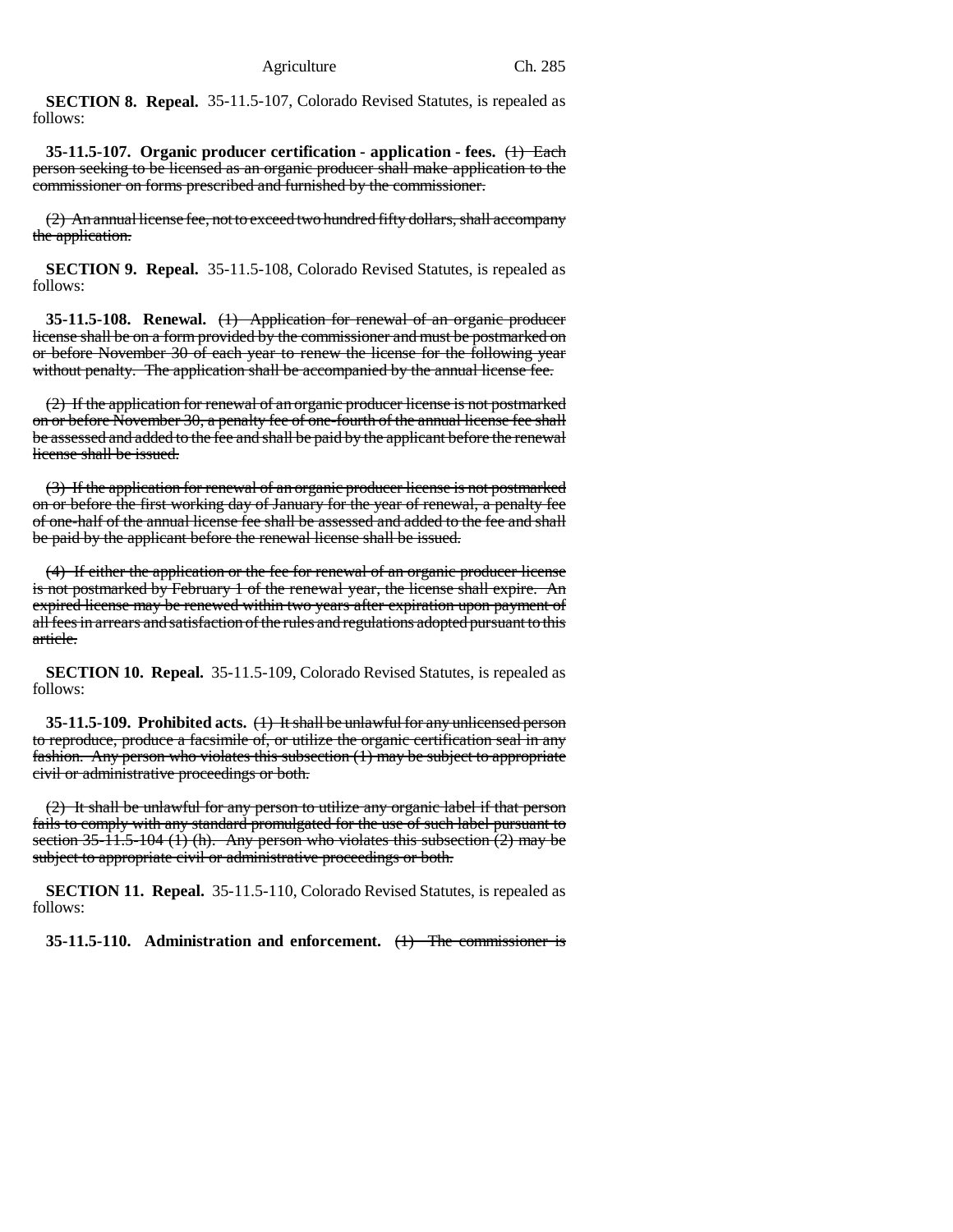### Ch. 285 Agriculture

authorized to administer and enforce the provisions of this article.

(2) The commissioner, upon his own motion or upon the complaint of any person, may make any and all investigations necessary to insure compliance with this article.

(3) (a) For the purpose of carrying out the provisions of this article, the commissioner shall have access at any reasonable time during regular business hours, upon consent, or upon complying with the provisions of paragraph (b) of this subsection  $(3)$ :

(I) To all land, buildings, yards, warehouses, and storage facilities in which any products to be offered for sale as organically grown products or organically labelled products are grown, kept, stored, handled, processed, or transported; and

(II) To all records required to be kept for any reasonable period of time and to make copies of such records.

(b) The commissioner shall have access at any reasonable time during regular business hours to the properties and records specified in subparagraphs (I) and (II) of paragraph  $(a)$  of this subsection  $(3)$  when he has substantial justification to believe that any person who is not certified under this article is using either the organic certification seal or any other organic label in violation of this article or any rules or regulations adopted pursuant thereto.

(4) If the commissioner determines that there exists a violation of any provision of this article, or any rule made pursuant to this article, the commissioner may issue a cease and desist order, which may require any person to cease violating any provision of this article or any rule made pursuant to this article. Such order shall set forth the provisions alleged to have been violated, the facts alleged to have constituted the violation, and the specific actions that the person is required to cease forthwith. At any time after the date of the service of the order to cease and desist, the person may request a hearing on the question of whether to dissolve the order. Such hearing shall be held not later than ten days after such request and shall be conducted pursuant to the provisions of article 4 of title 24, C.R.S.

(5) In the event that any person fails to comply with a cease and desist order within twenty-four hours, the commissioner may request the attorney general to bring a suit for a temporary restraining order and injunctive relief to prevent any further or continued violation of such order. Under no circumstances shall the court require the commissioner to post a bond.

(6) No stay of a cease and desist order shall be issued by the court before a hearing thereon involving both parties.

**SECTION 12. Repeal.** 35-11.5-111, Colorado Revised Statutes, is repealed as follows:

**35-11.5-111. Denial - suspension - revocation.** (1) The commissioner, pursuant to the provisions of article 4 of title 24, C.R.S., may deny, suspend, or revoke any organic producer license if a person: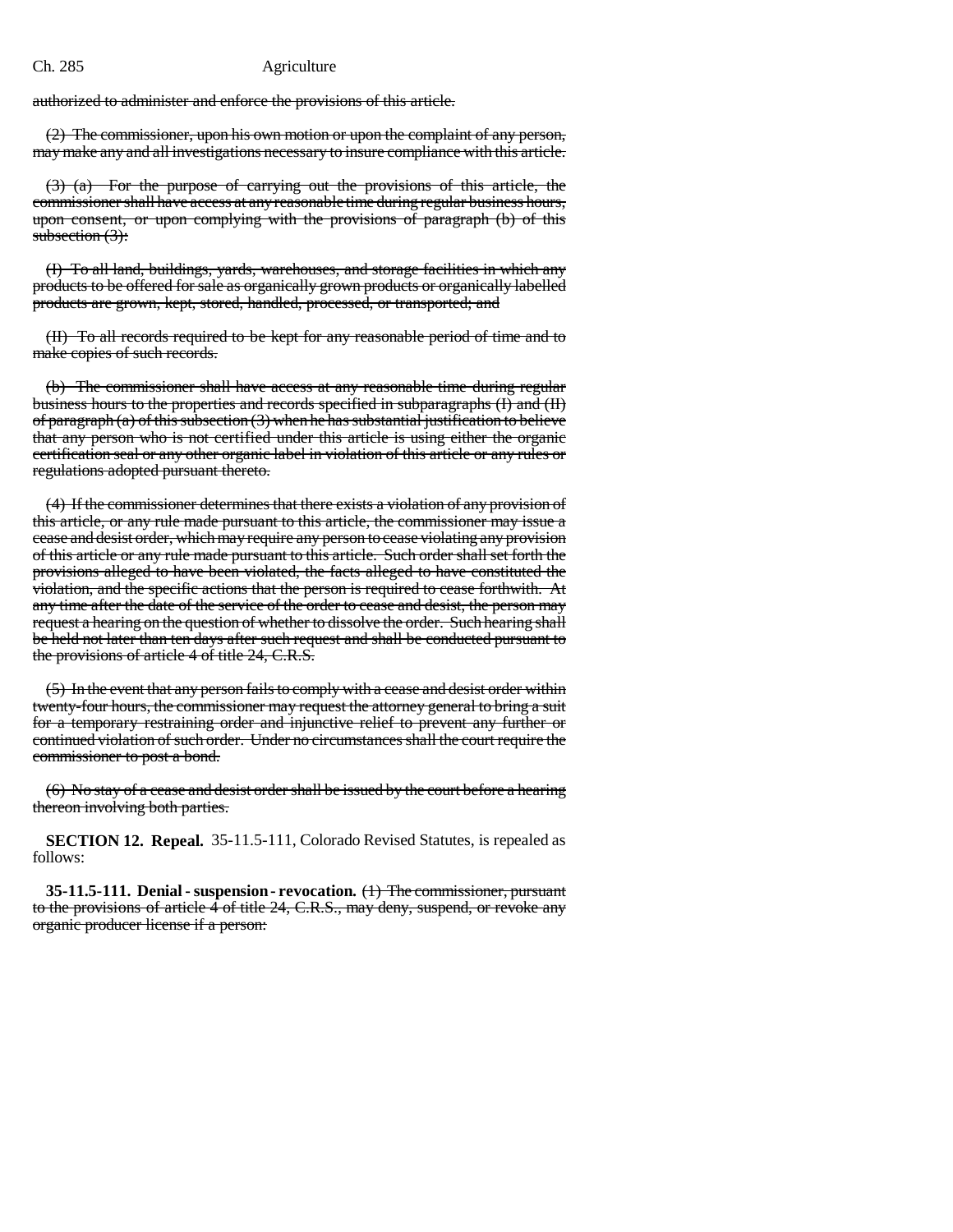(a) Has been adjudged to have violated any provision of this article or rules promulgated pursuant to this article;

(b) Has been convicted of a felony directly or indirectly related to conduct regulated by this article;

(c) Has used fraud, deception, or misrepresentation in a license application or in the procurement of or use of an organic producer license;

(d) Has failed to comply with a lawful order of the commissioner or court; or

(e) Has had a comparable certification or license revoked or suspended by any authority.

**SECTION 13. Repeal.** 35-11.5-112, Colorado Revised Statutes, is repealed as follows:

**35-11.5-112. Civil penalties.** (1) Any person who violates any provision of this article or any regulation made pursuant to this article is subject to a civil penalty, as determined by the commissioner. The maximum penalty shall not exceed one thousand dollars per violation.

(2) Before imposing any civil penalty, the commissioner may consider the effect of such penalty on the ability of the person charged to stay in business.

(3) No civil penalty may be imposed unless the person charged is given notice and opportunity for a hearing pursuant to section 24-4-105, C.R.S.

(4) If the commissioner is unable to collect such civil penalty or if any person fails to pay all or a portion of such penalty, the commissioner may recover such amount plus costs and attorney fees by action in any court of competent jurisdiction.

(5) Any action of the commissioner with reference to the administration of this article may be reviewed by any court of competent jurisdiction pursuant to the provision of section 24-4-106, C.R.S., only after all administrative remedies have been exhausted. If an aggrieved person brings an action to review the imposition of a civil penalty by the commissioner pursuant to subsection (1) of this section, the trier of fact shall have the authority to assess costs and attorney fees against the department if the trier of fact determines that the commissioner lacked substantial justification to charge the aggrieved person and impose the civil penalty.

**SECTION 14.** 35-11.5-113, Colorado Revised Statutes, is amended to read:

**35-11.5-113. Organic certification fund created.** (1) All fees and penalties collected pursuant to this article shall be transmitted to the state treasurer, who shall credit the same to the organic certification fund, which fund is hereby created. The moneys in the fund shall be subject to annual appropriation by the general assembly to the department for the direct and indirect costs of the administration of this article. The amount of indirect costs assessed under section  $35-11.5-104$  (1) (a) shall be based on the number of FTE authorized in the annual general appropriation act for the administration of this article expressed as a percentage of the number of FTE in